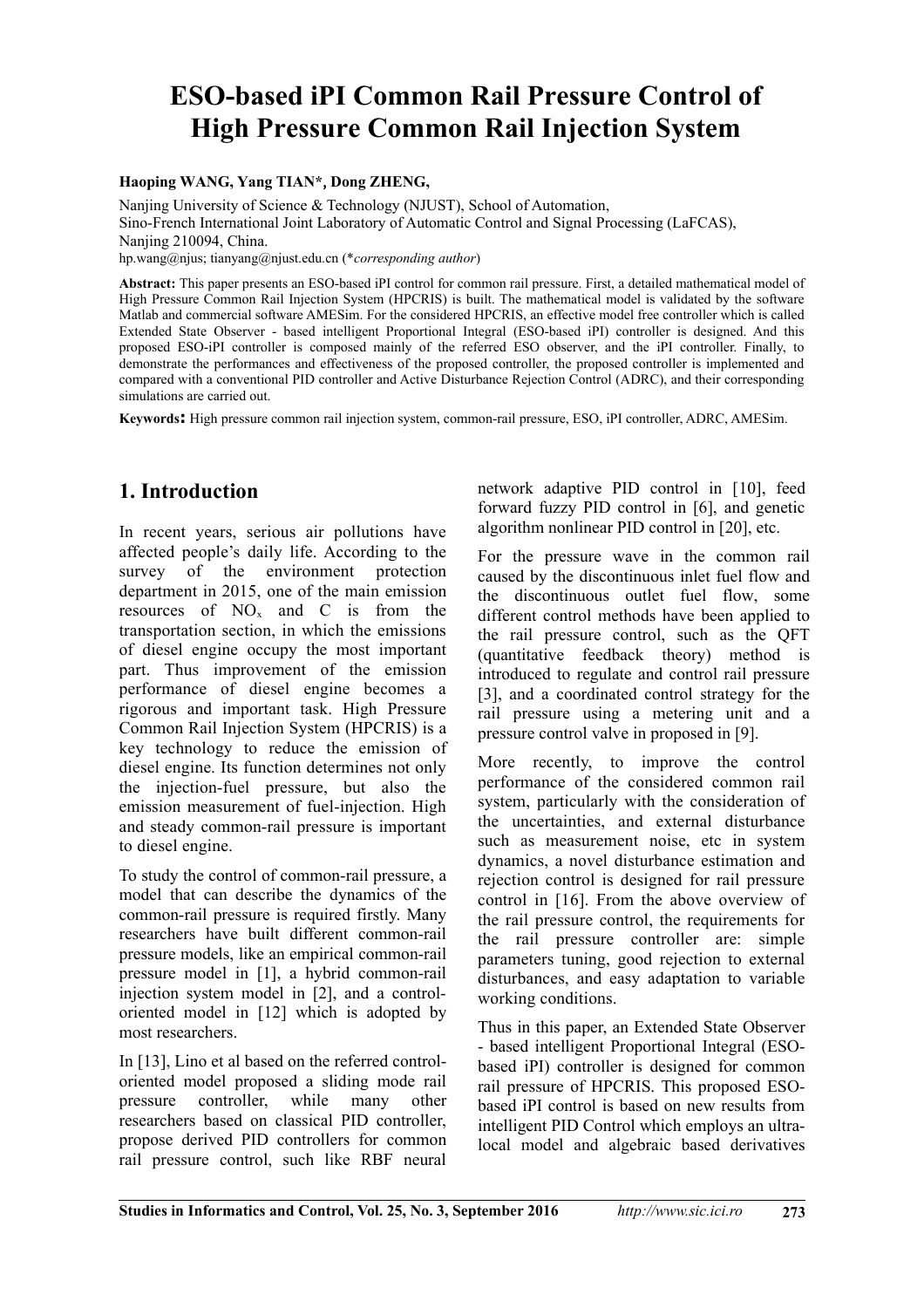estimation of systems output signals [4-5]. While for the referred algebraic based derivatives estimation, it needs complex calculation steps and easily perturbed by external measurement noises. To improve the entire method performance, an extended state observer (ESO) which are derived from [8, 14] is proposed via the knowledge of the control and output signals [6].

The following paper is organized as follows: a detailed nonlinear model of HPCRIS is proposed in section 2, which is followed in section 3, the referred mathematical model of HPCRIS is validated both by MATLAB/Simulink and AMESim software. Then in Section 4, for the considered HPCRIS, a new ESO-based iPI controller is designed. Moreover to validate the proposed entire control, its corresponding simulation results which are implemented in both Matlab/Simulink and AEMSim environment, and compared with classic PID controller and ADRC are illustrated in section 5. Finally, some conclusions and future work comments are summarized in section 6

## **2. Modeling of High Pressure Common Rail Injection System**

In this section, the working principle of the HPCRIS is firstly described, then based on the principles of the continuity equation, momentum equation and Newton's motion law, the dynamic model of HPCRIS which contains three sub-models of high pressure pump subsystem, common rail subsystem, and injector subsystem is established in detail.

## **2.1 Description and modeling of HPCRIS**

The major function of HPCRIS is to deliver high pressure fuel based on the working condition of engine. Its corresponding architecture is shown in Figure 1. The main elements of the system are the high pressure pump, the common rail, the injectors and the electronic control unit (ECU). The tank supplies the low pressure to the high pressure pump in which raises to the desired pressure. The high pressure pump sends high pressure fuel to the common rail, the common rail distributes the fuel to each injector and the injectors inject high pressure fuel to the cylinder.

The ECU which is the core center of HPCRIS determines the pressure of fuel based on the



**Figure 1.** High pressure common rail injection system (HPCRIS)

work condition of the engine by according to the acquisition of various vehicle sensor signals. The HPCRIS has a complex injection process, there are many factors affect the performance of fuel injection, such as fuel leakage between various components, the elastic deformation of high pressure fuel pipe, fuel compressibility under high temperature and high pressure, and flow rate loss when the fuel flows through variable cross-section etc.

Common rail pipe stores the high pressure fuel supplied from high pressure pump also provides the high pressure fuel to the injectors. Thus, in the process of modelling mainly considers three parts: high pressure pump, common rail pipe and injectors. Symbols and their descriptions are listed in Table 1.

In the model, the bulk modulus of elasticity *E* which expresses the compressibility of the fuel:

$$
E = -\frac{dP}{dV/V} = \frac{dP}{d\rho/\rho} \tag{1}
$$

where the increase of *dP* causes the volume decrease of a unit volume of liquid *–dV*, and *dV/V* is dimensionless.

From (1), the time derivative of the fuel pressure can be obtained [15]:

$$
\frac{dP}{dt} = -\frac{E}{V} \cdot \frac{dV}{dt} \tag{2}
$$

where *V* is the instantaneous volume of the chamber, *dV/dt* expresses the volume changes caused by mechanical parts piston, the intake and the outtake flows. Considering the factors affect the volume change of the fuel, (2) can be rewritten as:

$$
\frac{dP}{dt} = -\frac{E}{V} \cdot \left( \frac{dV_0}{dt} - Q_{in} + Q_{out} \right) \tag{3}
$$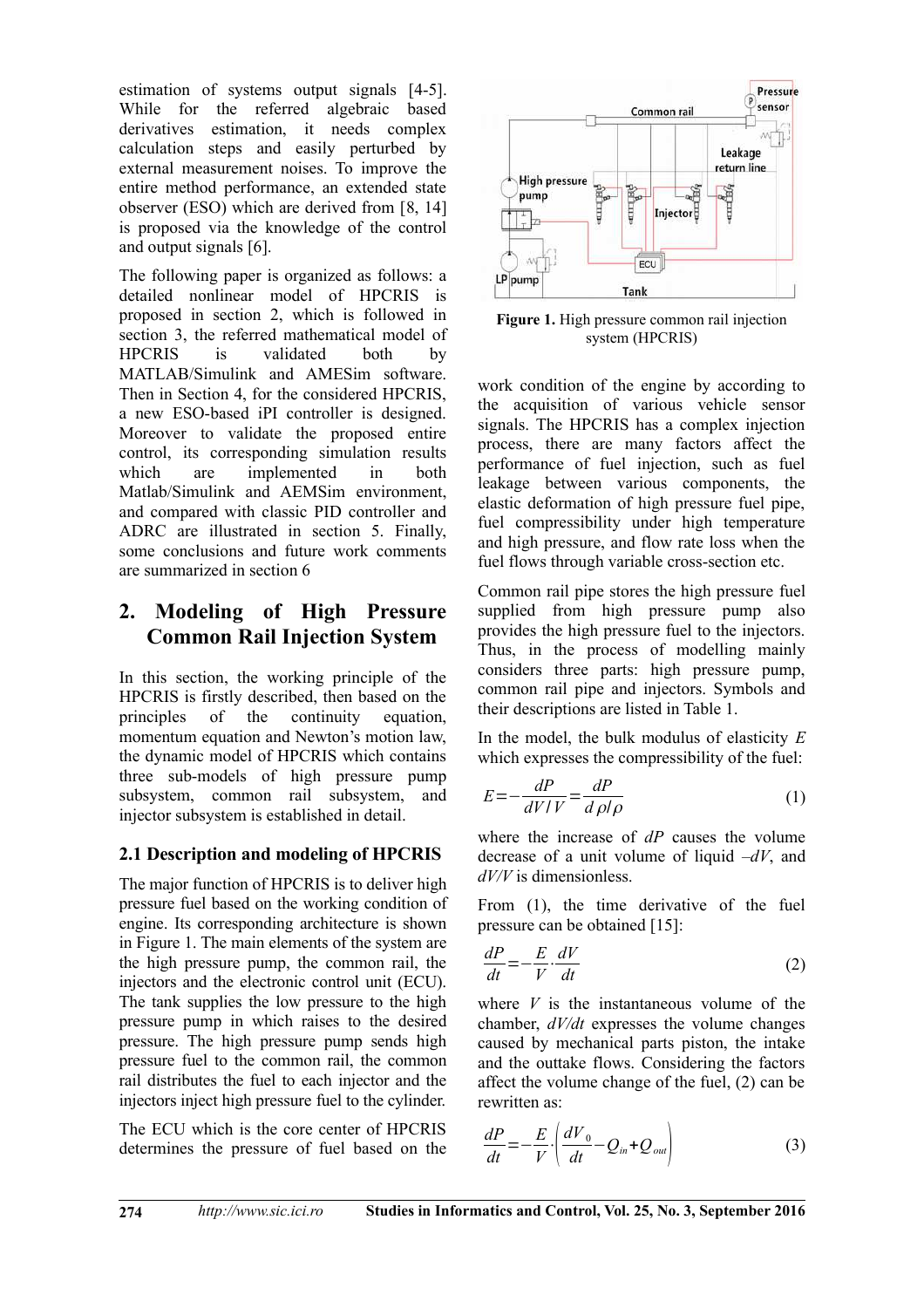**Table 1.** Nomenclatures

| <b>Description</b>                                     | <b>Symbol</b>           |
|--------------------------------------------------------|-------------------------|
| Bulk modulus of elasticity                             | E                       |
| inlet fuel flow of high pressure pump                  | $Q_p$                   |
| leakage fuel flow of high pressure pump                | $Q_{pl}$                |
| fuel pressure of high pressure pump                    | $P_p$                   |
| volume of high pressure pump                           | $V_p$                   |
| volume of common rail pipe                             | $V_{cr}$                |
| high pressure pump cross-sectional area of outlet port | $S_{\it pcr}$           |
| common rail fuel pressure                              | $P_{cr}$                |
| camshaft rotational speed                              | $\omega_{\textit{rpm}}$ |
| camshaft angle                                         | $\theta$                |
| injection pressure                                     | $P_{\text{injk}}$       |
| cross-sectional area of the $k$ -th injector           | $S_{\text{crik}}$       |
| volume of the $k$ -th injector                         | $V_{\text{injk}}$       |
| injection fuel flow from the k-th injector to cylinder | $Q_{cvlk}$              |
| cylinder pressure                                      | $P_{\text{cv}lk}$       |
| the orifice area of the injector nozzle                | $S_{\text{injk}}$       |

which represents the basic pressure dynamics equation in each control volume, and *Qin* denotes the intake flow and *Qout* depicts outtake flow, and  $dV_0/dt$  represents the volume change rate caused by the mechanical piston, which will be specified for the high pressure pump, the common rail pipe and the injector, respectively. In exception of the high pressure pump, all the elements in HPCRIS have a constant volume.

Based on the energy conservation law, the intake and outtake flows  $Q_{in}$  and  $Q_{out}$  can be expressed as follow

$$
Q = sign(\Delta P) \cdot \mu \cdot S_0 \cdot \sqrt{\frac{2|\Delta P|}{\rho}}
$$
 (4)

where *sign(∆P)* represents the sign function affecting the flow direction,  $\mu$  is the discharge coefficient, *S0* is the corresponding orifice section,  $\rho$  is the duel density and  $\Delta P$  is the fuel pressure difference across the referred orifice.

#### **2.2 High pressure pump subsystem**

The high pressure pump subsystem consists of three identical hydraulic rams mounted on the same shaft with a relative phase of 120°. Since the pump is powered by the camshaft, its evolution depends on the engine speed. It is connected by a small orifice to the low pressure circuit and by a delivery valve with a conical seat to the high pressure circuit.



**Figure 2.** High pressure common rail injection system built in AMESim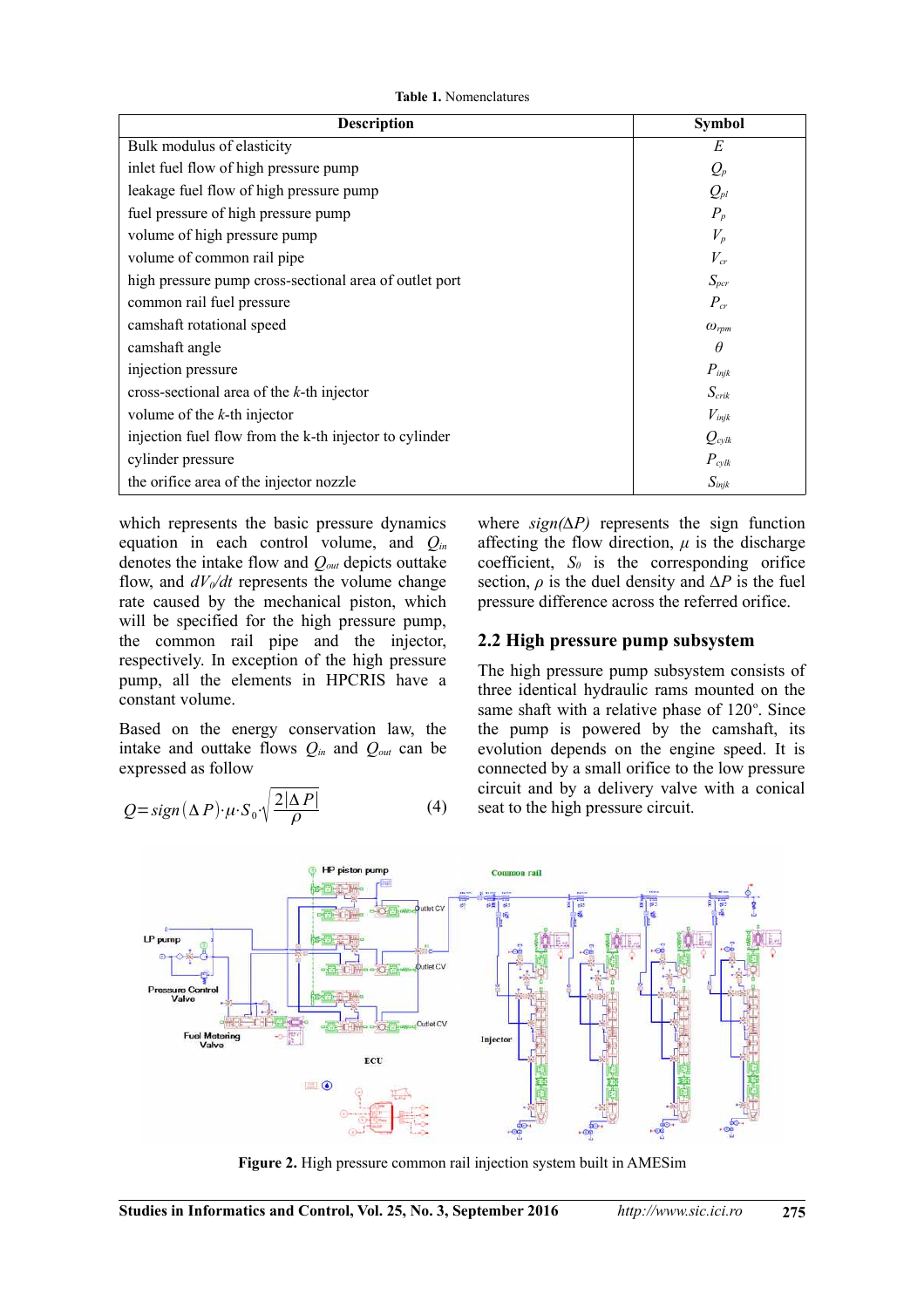According to (3), the pressure dynamic equation for the high pressure pump subsystem can be modelized as follow:

$$
\frac{dP_p}{dt} = \frac{E}{V} \left( S_p \omega_{rpm} \frac{dh_p}{d\theta} + Q_p - \frac{\sigma_{r}}{2} \frac{dP_p}{d\theta} \right)
$$
\n
$$
-sign(P_p - P_{cr}) \mu_p S_{pc} \sqrt{\frac{2}{\rho}} |P_p - P_{cr}| - Q_{pl} \right)
$$
\n(5)

#### **2.3 Common rail subsystem**

The dynamic of the rail pressure is obtained by considering the balance between the high pressure pump inlet flow and injectors' outlet flows.

The common rail pipe distributes the high pressure fuel supplied by the high pressure pump subsystem to all the injectors and stores up the pressure. As the flow sustained by the high pressure pump is discontinuous, a pressure drop in the rail due to injections when no intake flow is sustained, while the pressure rises when the delivery valve opens and injectors close. Thus, to reduce the rail pressure oscillations, the regulator acts only during a specific camshaft angular interval, and its action synchronized with the pump motion.

Based on (3), the common-rail fuel pressure dynamics of common rail subsystem can be modeled as follow

$$
\frac{dP_{cr}}{dt} = \frac{E}{V} \left( sign(P_p - P_{cr}) \mu_p S_{per} \sqrt{\frac{2}{\rho} |P_p - P_{cr}|} - \sum_{k=1}^4 sign(P_{cr} - P_{ik}) \mu_k S_{crit} \sqrt{\frac{2}{\rho} |P_{cr} - P_{ik}|} \right)
$$
(6)

### **2.4 Injector subsystem**

The common rail subsystem supplies four injectors for four cylinders of the engine. The referred injector consists of the solenoid valve, gag bit, ball valve, control piston and needle.

Derived from (3), the fuel pressure dynamics of injector can be obtained as follow

$$
\frac{dP_{\text{injk}}}{dt} = \frac{E}{V_{\text{injk}}} \left( sign(P_{cr} - P_{\text{injk}}) \right)
$$

$$
\mu_{\text{injk}} S_{\text{crit}} \sqrt{\frac{2}{\rho}} |P_{cr} - P_{\text{injk}}| - \frac{2}{\rho} \left( P_{\text{injk}} - P_{\text{outjk}} \right) \left( 7 \right)
$$

$$
\mu_{ik} S_{\text{injk}} \sqrt{\frac{2(P_{\text{injk}} - P_{\text{out}})}{\rho}} \right)
$$

## **3. Model Validations by Matlab/Simulink and AMESim**

In this section, to demonstrate the validity of the proposed mathematical model, the proposed HPCRIS is implemented firstly on the Matlab/Simulink, then the obtained simulation results are further compared with the simulation results obtained from real-time physical system based software - AMESim (Advanced Modeling Environment for performing Simulation of engineering systems). The AMESim was created by French Imagine Company and bought by LMS company in Belgium is a multi-domain complex system modeling and simulation platform. The user could establish their system model and obtain system transient and steady state performances by system analyzing, calculation and simulation, and enables the users to focus on the physical design instead of emphasizing on complicated mathematical modeling. What is more noticeable is that the AMESim supplies the IFP engine library targets on the engines, provides about 4500 multi-flied models, including the professional HPCRIS system model, experimented and validated against real-time systems.

The performance of the referred HPCRIS whose mathematical model is presented in section II is illustrated in Figure 3-10. The simulation setup consists of a reciprocating pump, a common rail and four electro-injectors. The camshaft speed is 2000 rpm. The parameters of the model are given in Table 2.

| Sub-system         | Quanlity                   | Value                    |
|--------------------|----------------------------|--------------------------|
| High pressure pump | fuel pressure in tank      | 5 bar                    |
|                    | pump volume                | $125.48$ mm <sup>3</sup> |
|                    | plunger diameter           | $7.6$ mm                 |
|                    | fuel leakage gap           | $0.0025$ mm              |
| Common rail pipe   | main body volume           | $28.4$ mm <sup>3</sup>   |
|                    | diameter of inlet orifice  | $3 \text{ mm}$           |
| Injector           | injector internal diameter | $4.5 \text{ mm}$         |
|                    | nozzle diameter            | $0.12$ mm                |
|                    | nozzle number              |                          |

**Table 2.** Common rail system model parameters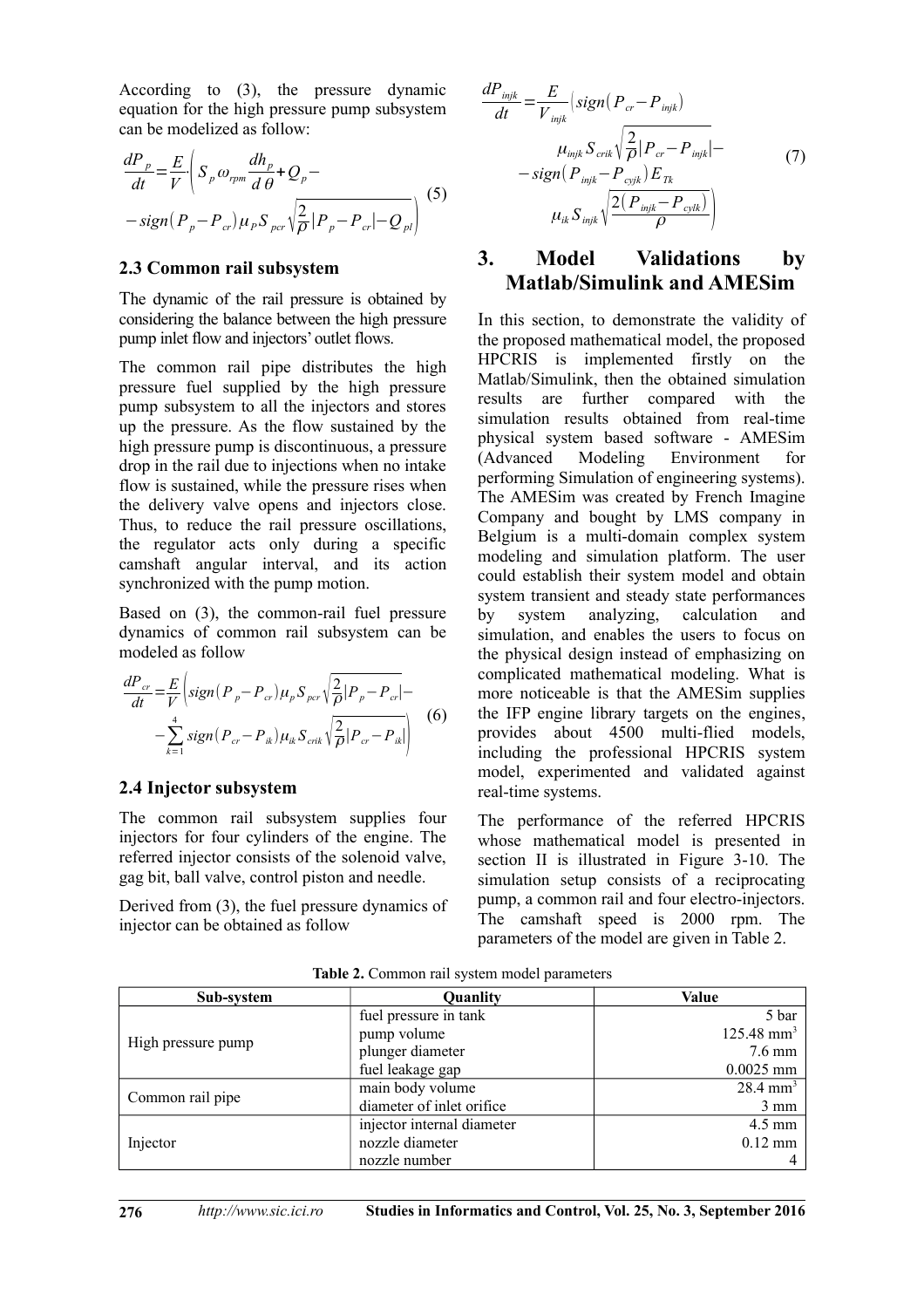Figure 3 shows the movement of the pistons in the high pressure pump plunger. The alternative motion and pressure of each piston with the phase shaft of 120 degree between each of them. Figure 4 illustrates the outtake flow rate of the high pressure pump, the curve of the flow rate changes with the motion of the pistons. The common rail pressure curve is presented in Figure 5, the change of the common rail pressure is similar to the outtake flow rate of high pressure pump. In these figures, the dynamic of the high pressure pump which can be well simulated and validated both on MATLAB/Simulink and AMESim are basically identical.



**Figure 3**. Displacement of high pressure pump piston (mm)



**Figure 4**. Flow rate of high pressure pump (L/min)





Figure 6 is the current signal that driving the solenoid valve, Figure 7 shows the displacement of the solenoid valve. As we can see in these figures, when the current increases to the higher value, it ensures the opening of the solenoid valve. Then the current reduce to



**Figure 6.** Current signal of solenoid valve



**Figure 7.** Displacement of solenoid valve

the holding current, the time during which the holding current acting defines the time that how long the valve opens and determine how much the fuel injected. After the current reduces to zero, the valve closes.

Figure 8 and Figure 9 illustrate respectively the pressure dynamics in control and accumulator



**Figure 8.** Pressure in control chamber



**Figure 9.** Pressure in accumulator chamber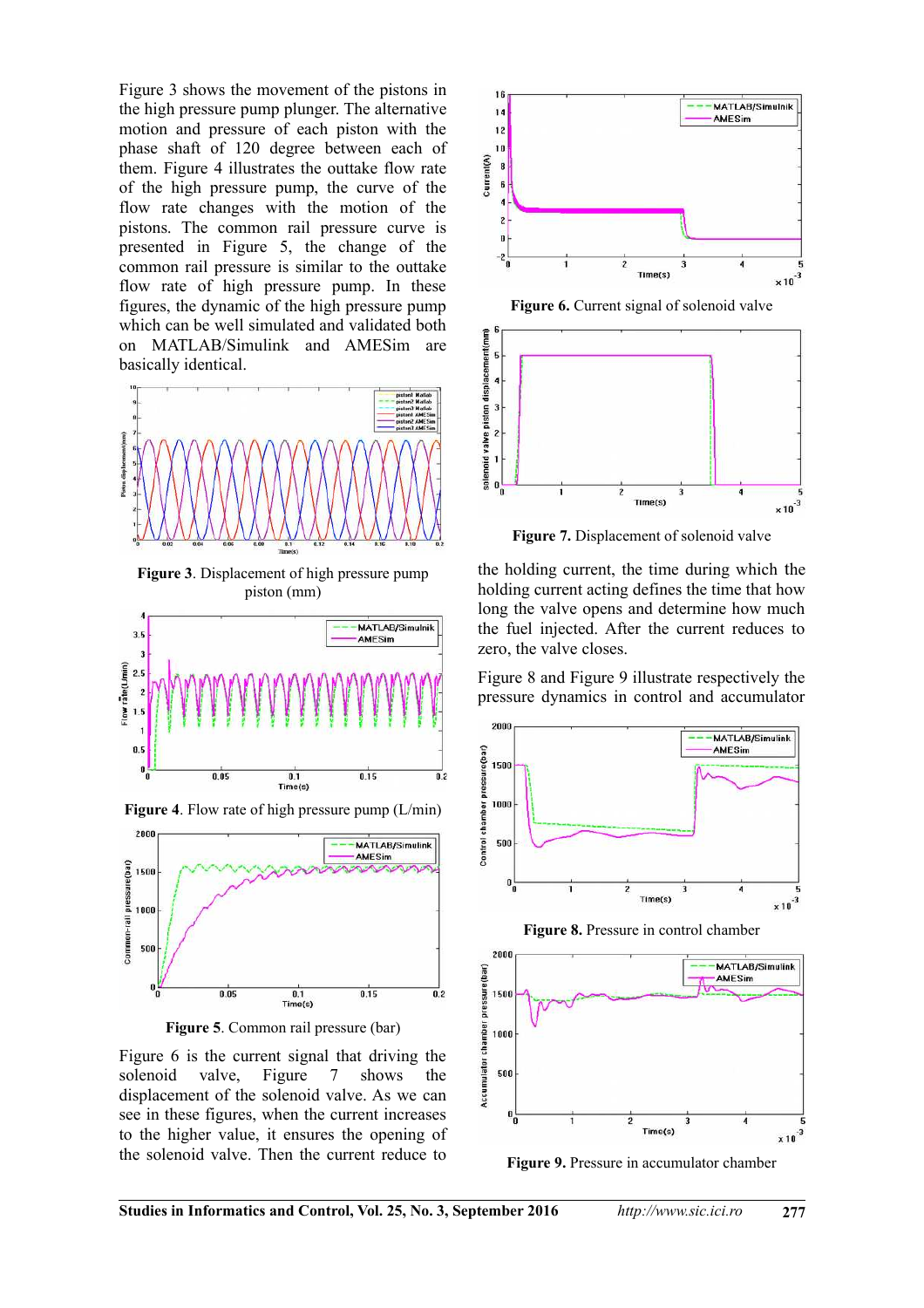chambers. When the solenoid valve opens, the fuel pressure in the control chamber drops sharply, and the pressure in the accumulator chamber drops equally. When the valve is closed, the pressure increases rapidly to common rail pressure. Figure 10 presents the injection flow rate, the two curves change similarly to each other.



**Figure 10.** Injection flow rate (L/min)

As the simulation results shows, the proposed mathematical model can describe the dynamic of HPCRIS correctly. Thus, this proposed HPCRIS model can be used to design the common rail pressure controller.

## **4. ESO-based iPI Common Rail Pressure Control**

For the considered nonlinear HPCRIS, an ESObased iPI common rail pressure control is designed in this subsection.

#### **4.1 Model-free controller design**

For designing the proposed controller, the referred Qp is selected as the control input, according to [17], the following ultra-local model can be used to designate the referred "complex" mathematical model as follow

$$
y^{(v)} = F + \alpha u \tag{8}
$$

where  $y^{(v)}$  is the derivative of order *v* of output *y*, and generally in practice,  $v=1$  or 2;  $\alpha$  is a non-physical constant parameter and chosen such that  $\alpha u$  and  $y^{\prime \nu}$  are of the same magnitude. The values of *ν* and *α* are selected and imposed by practitioners. And *F* which represents the unknown term and can be estimated via the signals of control input  $u$  and output  $y$ , includes not only the unknown structure of the system but also external disturbances.

#### **4.2 Intelligent PI (iPI) Control**

Then with  $v=1$  in (8), and the considered HPCRIS can be denoted as follow

$$
\dot{y} = F + \alpha u \tag{9}
$$

Close the loop via the intelligent proportionalintegral controller, or iPI [18], one obtains

$$
u = -\frac{F_{est} - \dot{y}_d - \left(K_p e + K_I \int e\right)}{\alpha} \tag{10}
$$

where  $y_d$  is the desired output reference trajectory,  $F_{est}$  is the estimation of  $F$ ,  $e=y_d-y$  is the output trajectory tracking error, and  $K_p$  and  $K_i$  are the usual tuning gains of PI.

Replacing (10) to (9), one yields

$$
y = F + \alpha \left( -\frac{F_{\text{est}} - y_d^{(v)} - \left( K_p e + K_I \int e \right)}{\alpha} \right) \quad (11a)
$$

which leads to

$$
\dot{e} + K_p e + K_I \int e = F_{est} - F \tag{11b}
$$

If *Fest* can be approximately equal to *F*, and take the derivative of (11b) leads to

$$
\ddot{e} + K_p \dot{e} + K_l e \approx 0 \tag{12}
$$

Then the parameters of  $K_P$  and  $K_I$  in iPI controller can be calculated by the pole placement technique. This is a major benefit when compared with the tuning of "classical" PIDs.

#### **4.3 Estimation of F**

The value of *F* in (9) is updated at each sampling time from the current measurement of the output and the knowledge of input with an infinitesimal value delay, the estimation of *F* can be estimated by time delay technique as follow:

$$
F_{est}(t) = \dot{y}(t) - \alpha u(t - \tau) \tag{13}
$$

where  $\tau$  is a small time interval. The smaller the delayed time  $\tau$  is, the better the estimation performance is. Although the time delay estimation technique is simple, its performance is greatly affected by measurement noise.

Thus in this paper, *Fest* is proposed to be obtained by application of Extended State Observer (ESO) which is a new state observer that firstly proposed in [11], and it's a special state observer that designed for nonlinear uncertain systems. The ESO which expanses the state variable of system enable to track the state variables of controlled system and estimate the referred un-modeled dynamics of controlled system and external disturbance. A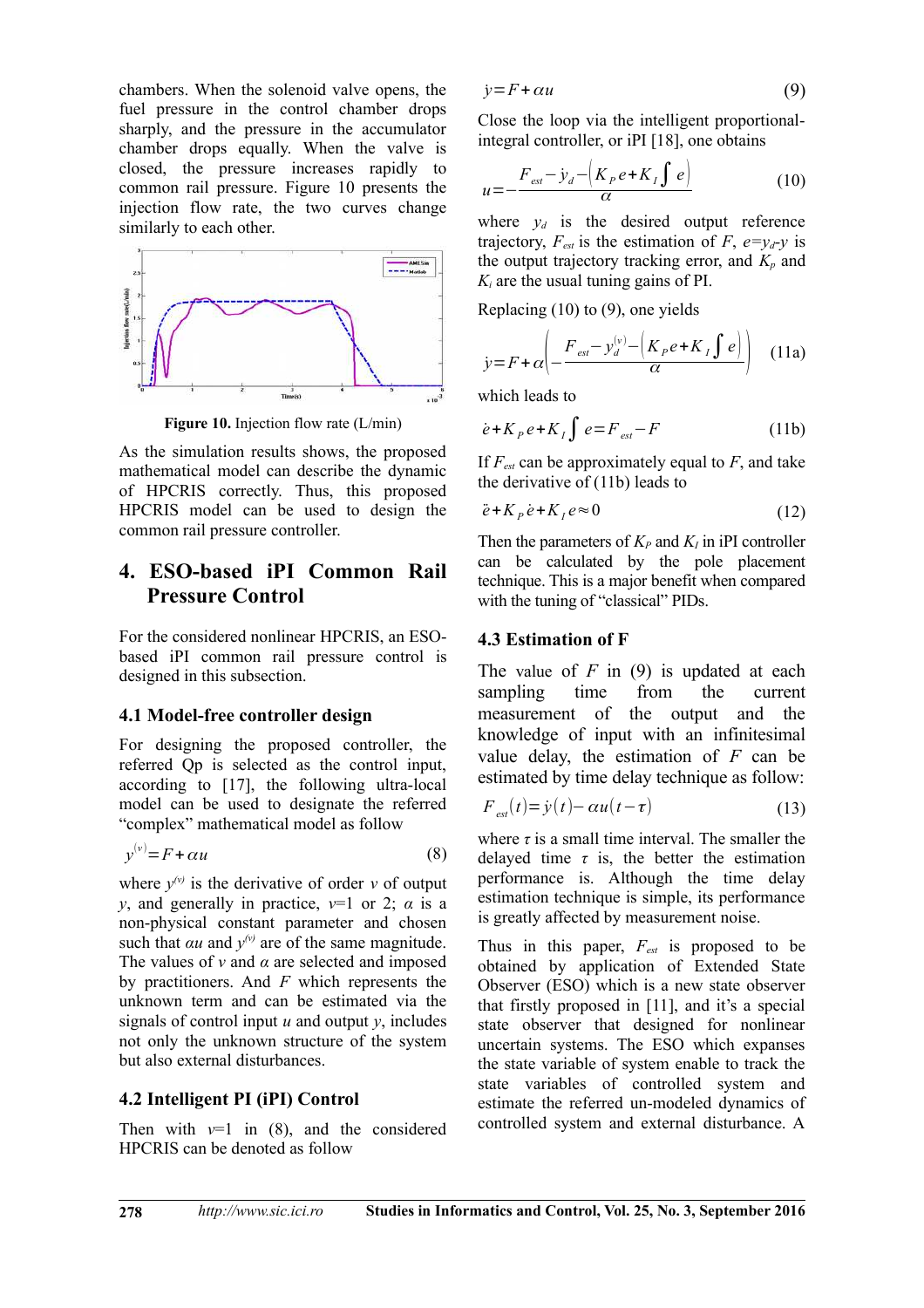second order ESO can be designed as follows by according to [19][20]:

$$
e_1(t) = \hat{y}(t) - y(t) \tag{14a}
$$

$$
\dot{\hat{y}}(t)z_1(t) - \beta_1 e_1(t) + \alpha u(t - \tau)
$$
\n(14b)

$$
\dot{z}_1(t) = -\beta_2 e_1(t) \tag{14c}
$$

where  $y$  is output  $P_{cr}$ , measured and to be controlled, *u* is the control input of the fuel flows of the high pressure pump inlet port  $Q_p$ , *z*<sub>1</sub> is the estimation of *F*, and  $\beta$ <sup>1</sup> and  $\beta$ <sup>2</sup> are the extended observer gain. The larger of *β<sup>i</sup>*  $(i=1,2)$ , the smaller of the error. And to make the steady observer error acceptable, the selected values of  $\beta_2 > \beta_1 > 0$  should be satisfied. Then the entire proposed ESO-based iPI controller can be summarized as follows

$$
u = -\frac{F_{est} - \dot{y}_d + K_p e + K_I \int e}{\alpha} \tag{15}
$$

with

$$
F_{est} = z_1,
$$
  
\n
$$
e_1(t) = \hat{y}(t) - y(t),
$$
  
\n
$$
\dot{\hat{y}}(t) = z_1(t) - \beta_1 e_1(t) + \alpha u(t - \tau),
$$
 and  
\n
$$
\dot{z}(t) = -\beta_2 e_1(t).
$$

Its corresponding realization architecture can be illustrated in Figure 11.



**Figure 11.** ESO-based iPI controller

## **5. Control Application Results of ESO-based iPI Controller**

In this subsection, to validate the proposed ESO-based iPI controller tracking and disturbances rejection performance, it's applied to control the common rail pressure of the HPCRIS which are simulated and validated in both Matlab / Simulink and AMESim environment. Moreover, the proposed method is compared with PID and ADRC controllers.

#### **5.1 Simulation results compared with classical PID controller and ADRC**

The ESO-based iPI controller parameters can be selected as  $K_p$ =45,  $K_f$ =200; The ESO gains: *β1*=2000, *β2*=2000. To demonstrate the performance of the ESO-based iPI controller, a compared classical PID controller whose parameters are tuned according to paper [21] is designed.

The control law of ADRC based rail pressure control whose structure is illustrated in Figure 12 is defined as follows

$$
\begin{aligned}\n&\begin{cases}\nv_1 = v_1 + hv_2 \\
v_2 = v_2 + hfv \\
e = z_1 - y \\
fe = fal(e, 0.5, h), \quad fe_1 = fal(e, 0.25, h) \\
fal(e, \alpha, \delta) = \begin{cases}\n\frac{e}{\delta^{1-\alpha}} & |x| \le \delta \\
|e|^\alpha \operatorname{sign}(e) & |x| \ge \delta\n\end{cases} \\
z_1 = z_1 + h z_2 - \beta_{01} e \\
z_2 = z_2 h(z_3 + b_0 u) - \beta_{02} fe \\
z_3 = z_3 - \beta_{03} fe_1 \\
e_1 = v_1 - z_1, \quad e_2 = v_2 - z_2 \\
u = \frac{kfal_2(e, \alpha, \delta) - z_3}{b_0}\n\end{cases}\n\end{aligned} \tag{16}
$$



 $\overline{1}$ 

**Figure 12.** ADRC controller structure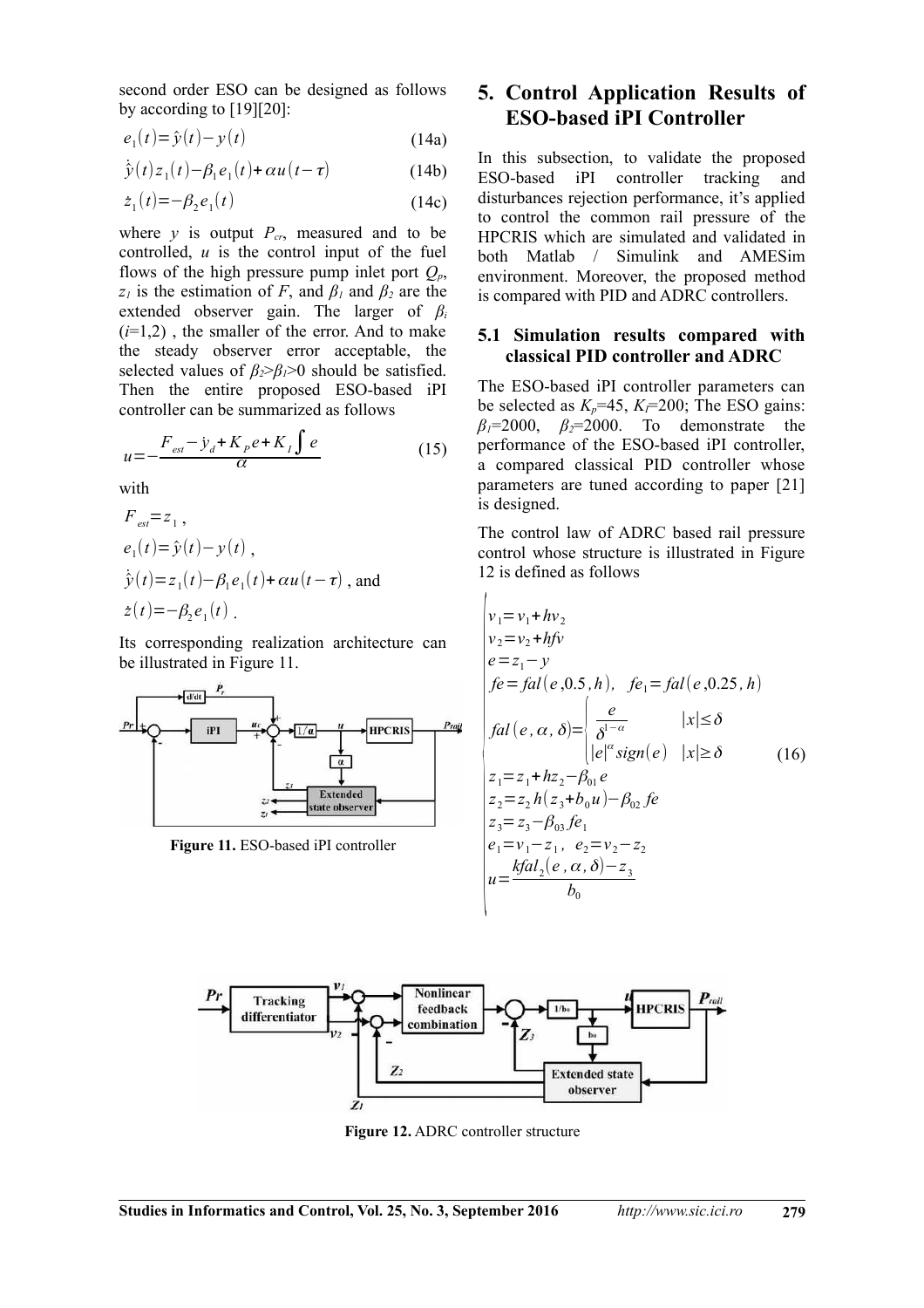According to above equation (16), the parameters of ADRC are selected as follows: *k*=5, *α*=0.1, *δ*=0.5 The ESO gains: *β1*=1000,  $β<sub>2</sub>=2000$ . With the developed ESO-based iPI controller and the compared conventional PID controller and ADRC, we implemented them to control the referred nonlinear HPCRIS whose detail mathematical model is presented and validated respectively in section 2 and 3. Their corresponding MATLAB / Simulink based numerical results are illustrated in Figure 13, Figure 14, while the AMESim based simulation results are shown in Figure 15 and Figure 16.

From the simulation results showed in Figure 13-14, it can be seen easily from these figures that under the same simulation condition, the overshoot of the proposed ESO-based iPI controller is significantly smaller than the classical PID and ADRC controller.

Then concerning the AMSim results, from Figure 15, one notices that due to the injector's injection flow, the high pressure oscillations exist. The PID controller overshoots about 200 bar and the steady-state error is about  $\pm 100$  bar. The overshoot of ADRC is about 10 bar higher than the proposed controller, and its oscillation is equally bigger than the proposed controller. And from Figure 16, one discovers that the steady error of PID and ADRC controllers are bigger than the proposed ESO-based iPI controller. Moreover the proposed controller ensures relatively fast tracking performances with reduced fluctuation of common rail pressure compared to PID and ADRC controllers.

#### **Disturbance rejection validations**

In real HPCRIS, the control signal will be affected by external white measurement noise. To validate the disturbance rejection performance of the proposed ESO-based iPI controller, the white noise with the 10% of its output amplitude is added to the closed control loop system, and its corresponding results in MATLAB/Simulink and AMSim are illustrated respectively in Figure 17 and Figure 18.

From these two figures, one can notice that the proposed ESO-based iPI controller ensures the good rejection performances to external white noises. Their obtained corresponding tracking common rail pressures in each simulation platform of MATLAB/Simulink and AMSim almost coincide being identical under the condition of with or without white measurement



**Figure 13.** Simulation results of rising step rail pressure ref. in MATLAB/Simulink



**Figure 14.** Simulation results of descent step rail pressure ref. in MATLAB/Simulink



**Figure 15.** Simulation results of rising step rail reference in AMESim



**Figure 16.** Simulation results of descent step rail pressure reference in AMESim

noise. In addition to these simulation results, it may be easily noted that the proposed controller is also capable of rapid tracking of the desired common rail pressure references.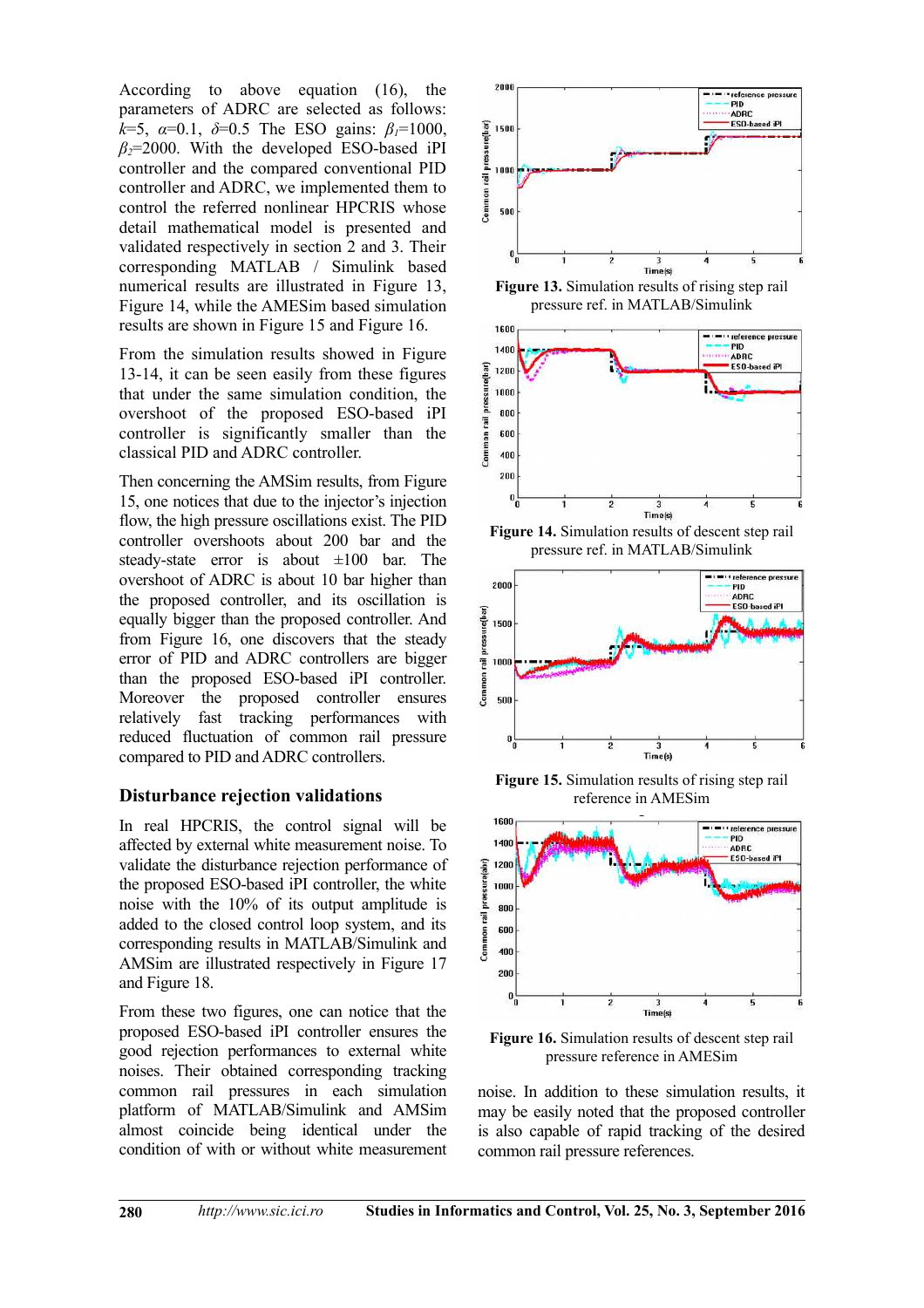

**Figure 17.** Disturbance rejection validation in MATLAB/Simulink



**Figure 18.** Disturbance rejection validation in AMESim

## **6. Conclusion**

In this paper, an ESO-based iPI common rail pressure control of HPCRIS is presented. The proposed HPCRIS model is proposed and implemented firstly in Matlab/Simulink, and then validated on the commercial software AMESin. Based on the referred HPCRIS, the ESO-based iPI controller which contains an ultra-local model with extended state observer have been designed, and implemented and compared with PID and ADRC methods both on Matlab/Simulink and AMESim. From the simulation results obtained, one may conclude that the proposed ESO-based iPI controller demonstrates better performances in overshoot, tracking accuracy and rejection capabilities to external noise and unknown uncertainties of the controlled systems.

## **Acknowledgements**

This work was partially supported by the National Natural Science Foundation of China (61304077), by International Science & Technology Cooperation Program of China (2015DFA01710), by the Natural Science Foundation of Jiangsu Province (BK20130765), by the Specialized Research Fund for the Doctoral Program of Higher Education of China (20123219120038), by the Chinese Ministry of Education Project of Humanities and Social Sciences (13YJCZH171), by the 11th Jiangsu Province Six talent peaks of high level talents (2014\_ZBZZ\_005).

## **REFERENCES**

- 1. ARSIE, I., F. Di GENOVA, C. PIANESE, **Development and Identification of Phenomenological Models for Combustion and Emissions of Commonrail Multi-jet Diesel Engine**s, SAE Tech Paper, 2004.
- 2. BALLUCHI,J A, A. BICCHI, E. MAZZI, **Hybrid Modelling and Control of the Common Rail Injection System**, Hybrid Systems: Computers and Control Springer Berl Heide, 2006, pp. 79-92.
- 3. CHATLATANAGULCHAI, W, T. AROONSRISOPON, K. WANNATONG, **Robust Common-rail Pressure Control for a Diesel-Dual-Fuel Engine using QFT-based Controller,** SAE Paper. 2009.
- 4. FLIESS, M., C. JOIN, **Model-free Control and Intelligent PID Controllers: Towards a Possible Trivialization of Nonlinear Control,** IFAC Proceedings., vol. 15, 2009, pp. 1531-50.
- 5. FLIESS, M., C. JOIN, **Stability Margins and Model-free Control: A First Look,** Proceedings of European Control Conference, (ECC), 2014, pp. 454-9.
- 6. FLIESS, M., H. SIRA-RAMÍREZ, **An Algebraic Framework for Linear Identification,** ESAIM Control Optim Calc Var, Vol. 9, 2003, pp. 151-68.
- 7. GÉDOUIN, P. A., E. DELALEAU, J. M. BOURGEOT, C. JOIN, S. A. CHIRANI, S. CALLOCH, **Experimental Comparison of Classical PID and Model-free Control: Position Control of a Shape Memory Alloy Active Spring,** Control Eng Pract., Vol. 19, 2011, pp. 433-41.
- 8. HAN J., **From PID to Active Disturbance Rejection Control,** IEEE Trans. Ind. Electron**.,** vol. 56, 2009, pp. 900-6.